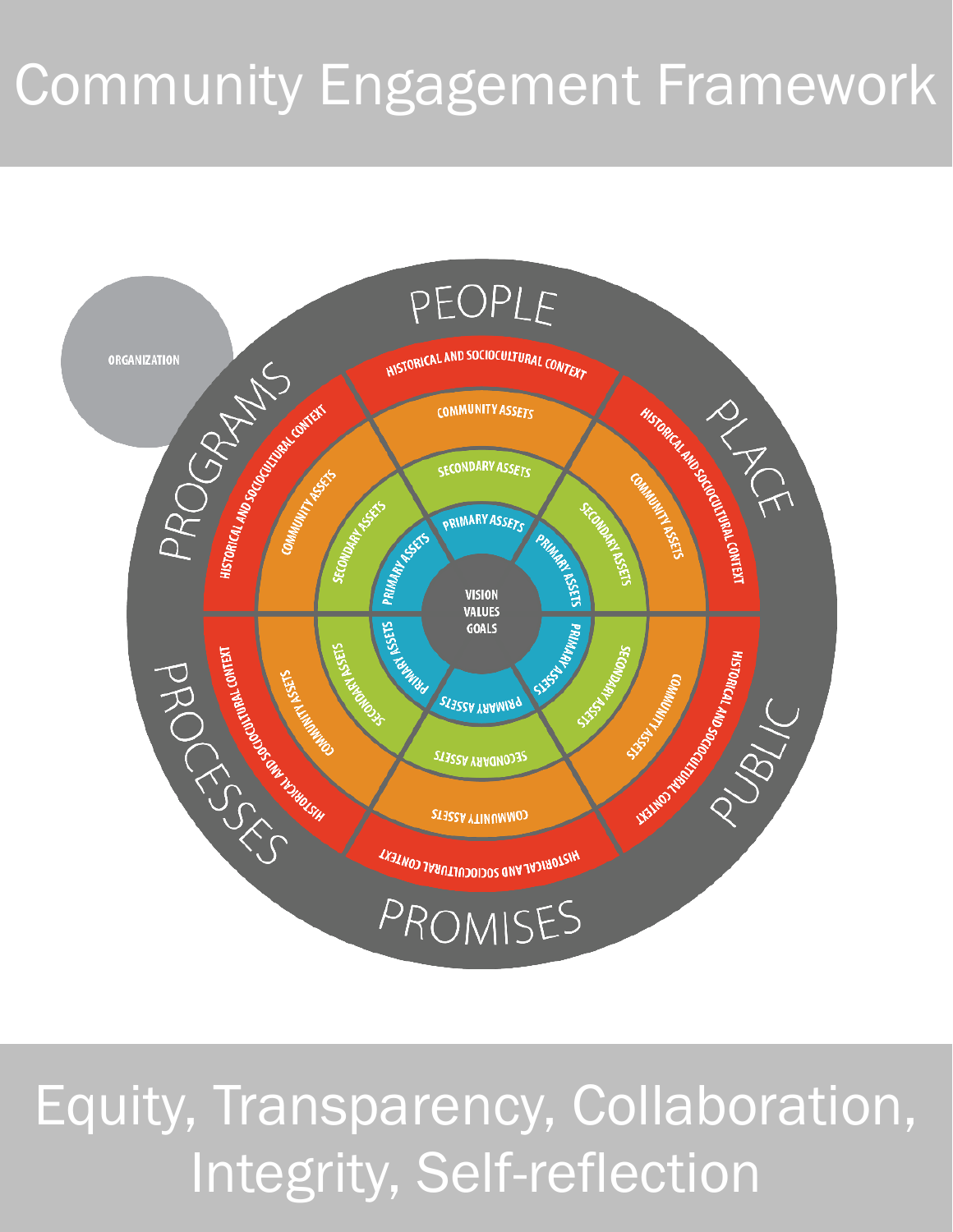

#### **Community Engagement Framework**

#### An Asset-Based Approach

This community engagement framework centers the strengths of the organization instead of starting from a needs-based approach. The strengths are then used to forge sustainable relationships between group and individuals. Integrity, transparency, collaboration, equity and self-reflection are the values that create the foundation for the framework.

**Integrity.** The framework is based on relationship-building which means one must lead with humility and respect. Acting with integrity means always being cognizant of the power in exploitation.

**Transparency.** The framework strives to embrace potential conflicts, histories of actions/inaction, power dynamics, and the history of limited resources. 

**Collaboration.** This framework is a shift from a paradigm of seeking feedback on programs to an effort indicative of an authentic co-construction of ideas and plans based on assets.

**Equity.** This framework will align with current educational standards of equity which means intentional examination of organizational practices in both a historical and sociocultural context.

**Self-reflection.** This framework is meant to be a living document that will undergo multiple iterations through the tenure of current relationships as well as shift with the evolution of the organization.

|                 | <b>Asset Dimensions</b>                                                     |
|-----------------|-----------------------------------------------------------------------------|
|                 | <b>Primary assets.</b> The structures and strengths of the organization     |
|                 | <b>Secondary assets.</b> Other organizational strengths and structures that |
|                 | are leveraged regularly                                                     |
|                 | <b>Community Assets.</b> Existing relationships and connections in the      |
|                 | community that might assist in reaching the goals of the organization       |
|                 | or be leveraged at a later time                                             |
|                 | Historical and sociocultural assets. The organization's history and         |
| <b>THE</b>      | sociocultural context for the type of work going on in the relationship     |
| <b>ELEMENTS</b> | The 6 Ps                                                                    |
|                 | People. Individuals or organizations who form the structures and            |
|                 | strengths of the organization                                               |
|                 | Place. The geographic features of the land, physical spaces (offices,       |
|                 | meeting spaces, locations etc.), climate, plants, and animals (and the      |
|                 | stories/knowledge about them) that are primary assets for your              |
|                 | organization                                                                |
|                 | <b>Public.</b> The citizens who stand to benefit from the services of the   |
|                 | organization                                                                |
|                 | <b>Promises.</b> Allocations of time or other resources and the outcomes to |
|                 | which the organization is accountable                                       |
|                 | <b>Processes.</b> Theoretical frameworks and theories of action that guide  |
|                 | the work of the organization                                                |
|                 | <b>Programs.</b> Existing programs and projects that structure the work of  |
|                 | an organization<br>2                                                        |
|                 |                                                                             |

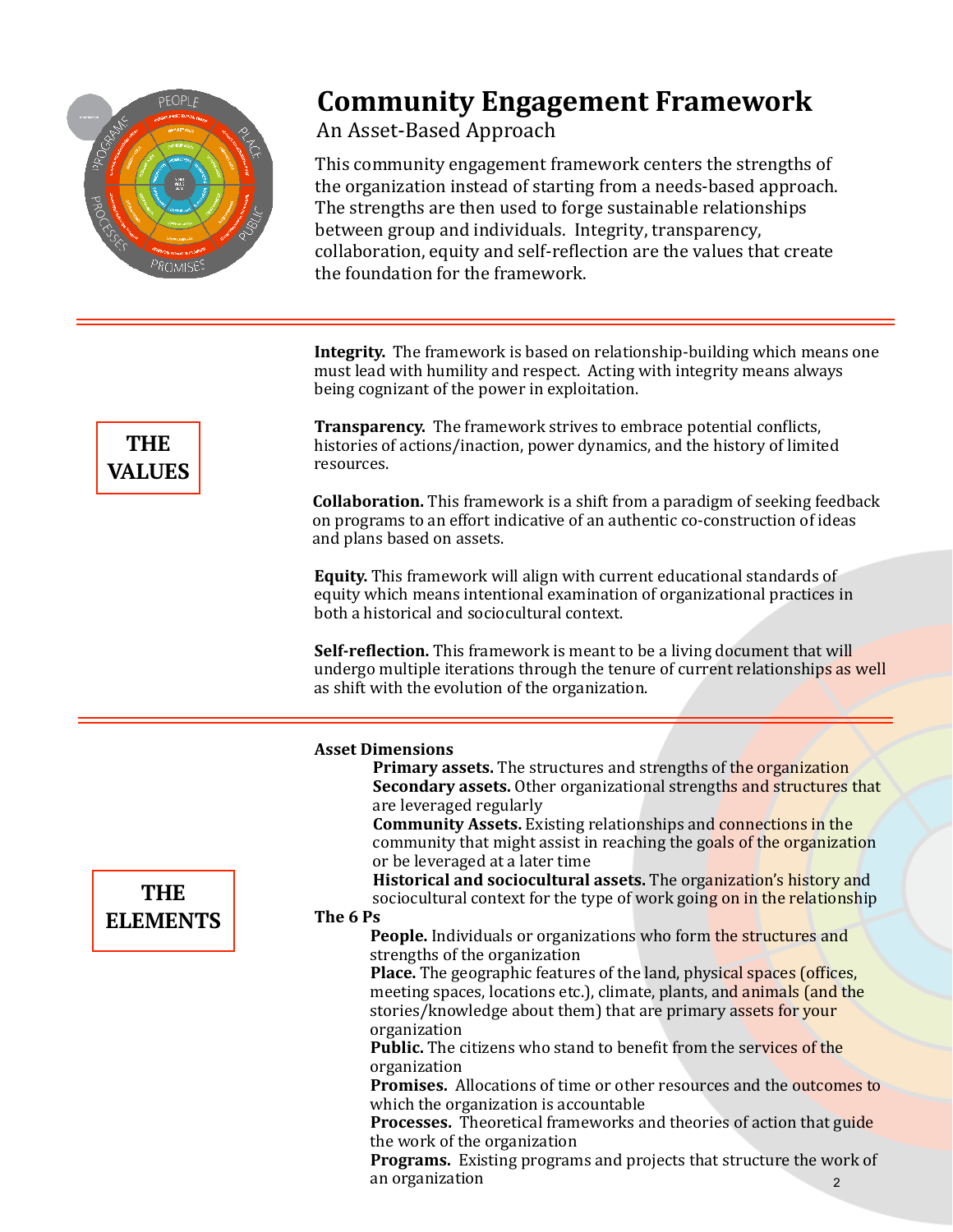

#### **ORGANIZATIONAL**

**Mission, vision, values, goals of the organization overall and in the context of the relationship.**

|                | <b>OVERALL</b>                                                | <b>RELATIONSHIP SPECIFIC</b>                                       |
|----------------|---------------------------------------------------------------|--------------------------------------------------------------------|
| <b>MISSION</b> | What is the overall mission/vision of the<br>organization?    | Is there a specific mission/vision for the<br>relationship/project |
| VALUES         | What values structure the work of the<br>organization?        | How do these values manifest in this project?                      |
| <b>GOALS</b>   | What are the stated and implied goals of the<br>organization? | What are the goals specific to this relationship?                  |

| <b>PRIMARY ASSETS</b>                         | The organizational aspects that will be most immediately<br>present with regard to the relationship/project                                        |  |
|-----------------------------------------------|----------------------------------------------------------------------------------------------------------------------------------------------------|--|
| <b>SECONDARY ASSETS</b>                       | Other organizational strengths that might be leveraged<br>for use in the relationship                                                              |  |
| <b>COMMUNITY ASSETS</b>                       | Existing relationships and connections in the community that might<br>assist in reaching goals of the partnership, or be leveraged at a later time |  |
| <b>HISTORICAL &amp; SOCIOCULTURAL CONTEXT</b> | The organization's history and sociocultural context for the<br>type of work going on in the relationship                                          |  |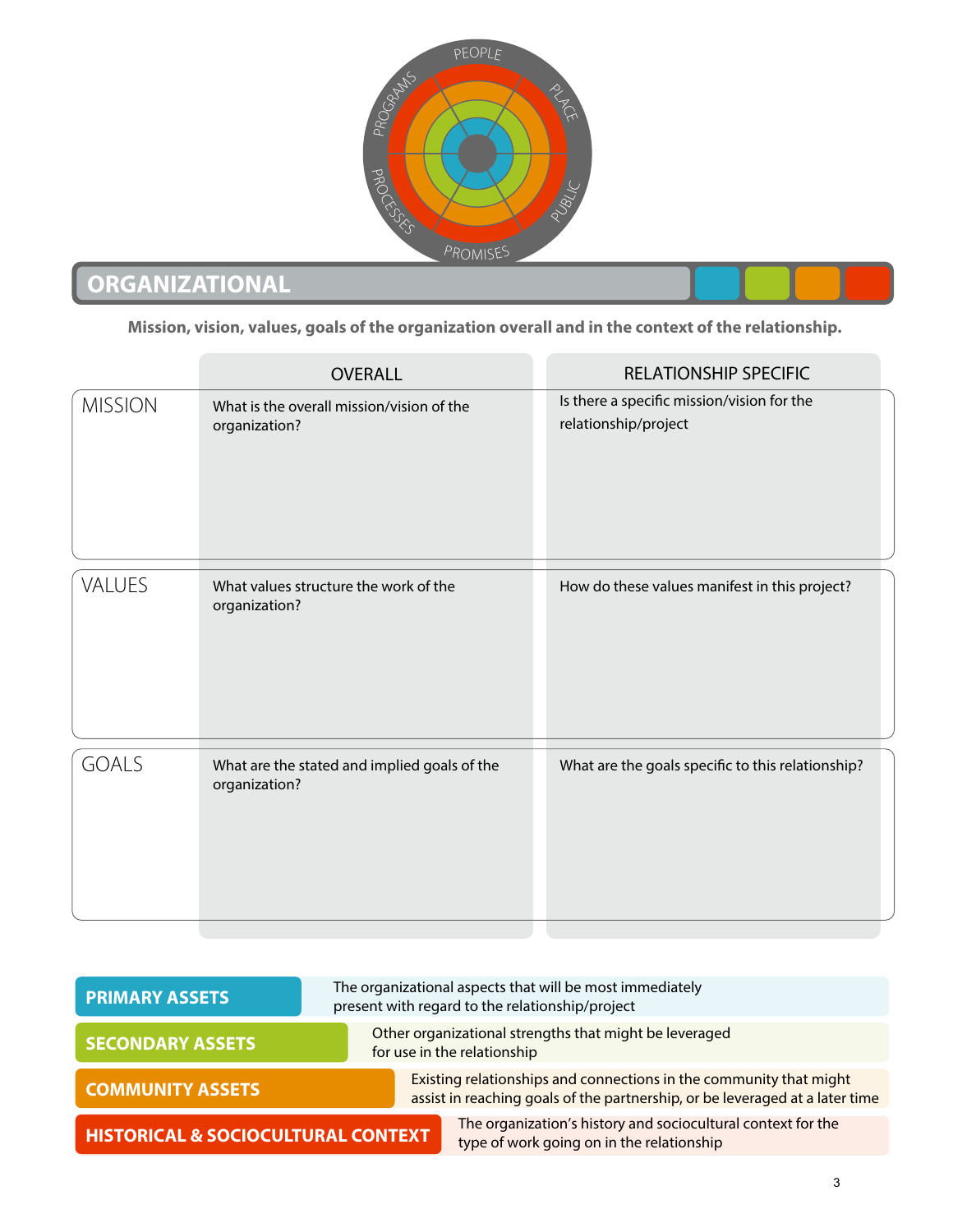

# **PEOPLE** Who are the people involved with the most direct influence on the project/relationship? Who else is in the organization might support the work of the relationship?(i.e. research, finance, planning, graphic design, technology, other programs etc.) **SECONDARY** Who are some people in your community you already partner with or whose knowledge and expertise might support the relationship? **COMMUNITY** Who are the people who started your organization? Are they still around? Who traditionally has been a part of designing and developing relationships? **HIST / SOCIO PRIMARY**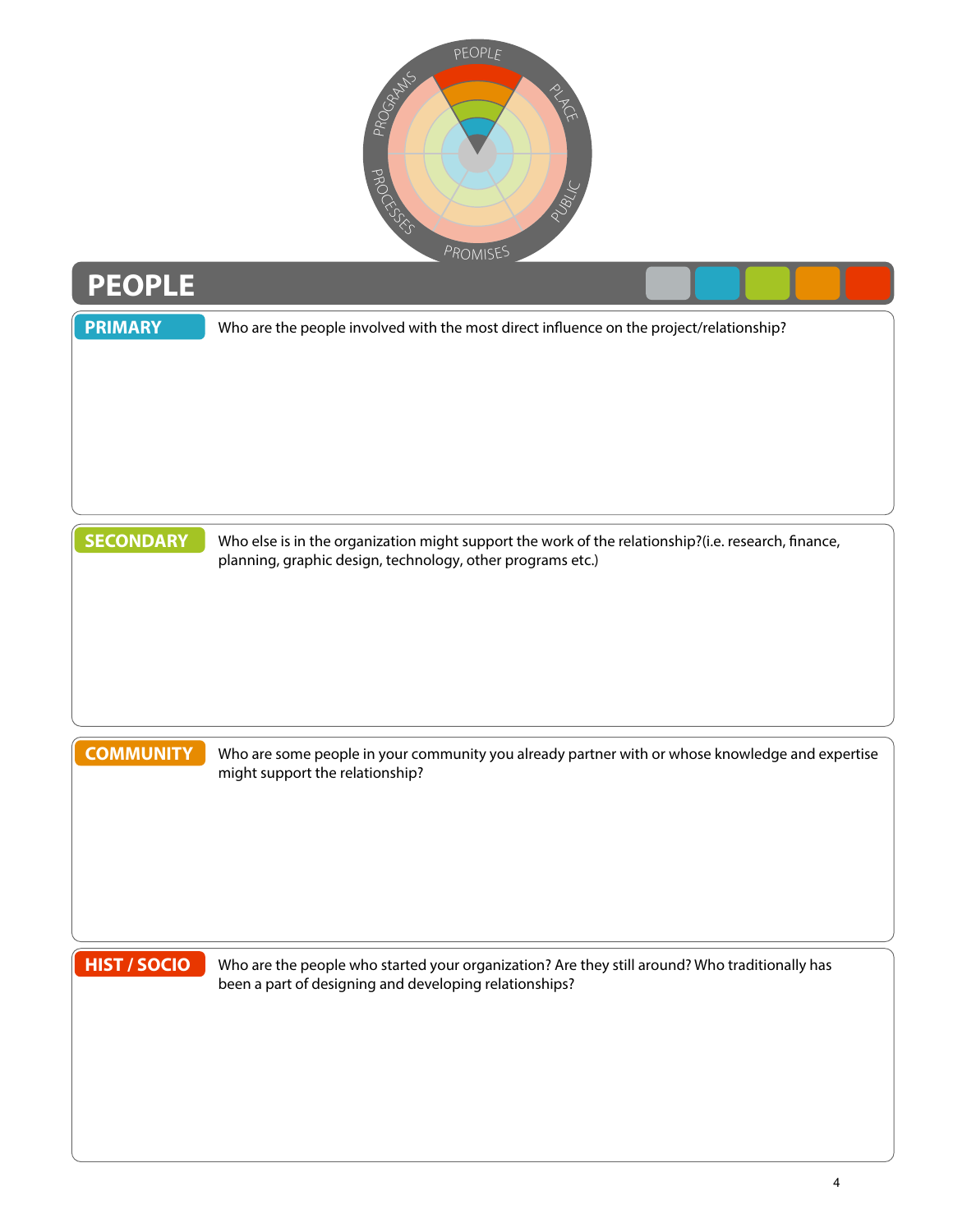

### **PROGRAMS**

| <b>PRIMARY</b>      | What programs are part of the relationship/project?                                                                                                                     |
|---------------------|-------------------------------------------------------------------------------------------------------------------------------------------------------------------------|
|                     |                                                                                                                                                                         |
|                     |                                                                                                                                                                         |
|                     |                                                                                                                                                                         |
|                     |                                                                                                                                                                         |
| <b>SECONDARY</b>    | What are the other programs that exist within the organization? Where does this project fit within the<br>larger organizational structure?                              |
|                     |                                                                                                                                                                         |
|                     |                                                                                                                                                                         |
|                     |                                                                                                                                                                         |
| <b>COMMUNITY</b>    | What are some programs in the community that might support the relationship? (i.e. mentoring                                                                            |
|                     | programs, arts-based organizations, churches, colleges and universities etc.).                                                                                          |
|                     |                                                                                                                                                                         |
|                     |                                                                                                                                                                         |
|                     |                                                                                                                                                                         |
| <b>HIST / SOCIO</b> | What programmatic efforts have been made in the past with regards to the project/relationship?<br>What are some examples of success or failure regarding such programs? |
|                     |                                                                                                                                                                         |
|                     |                                                                                                                                                                         |
|                     |                                                                                                                                                                         |
|                     |                                                                                                                                                                         |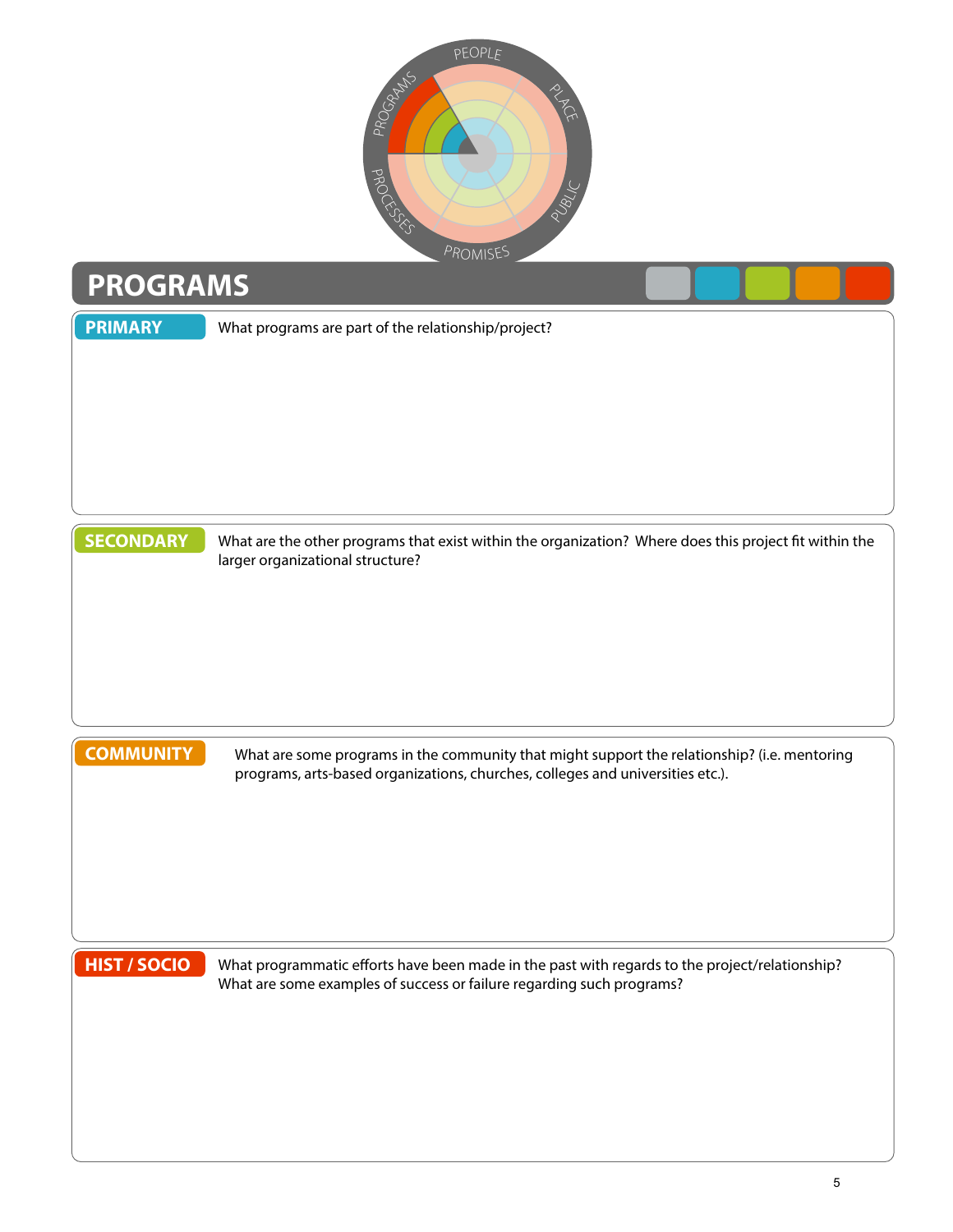

#### **PROCESSES**

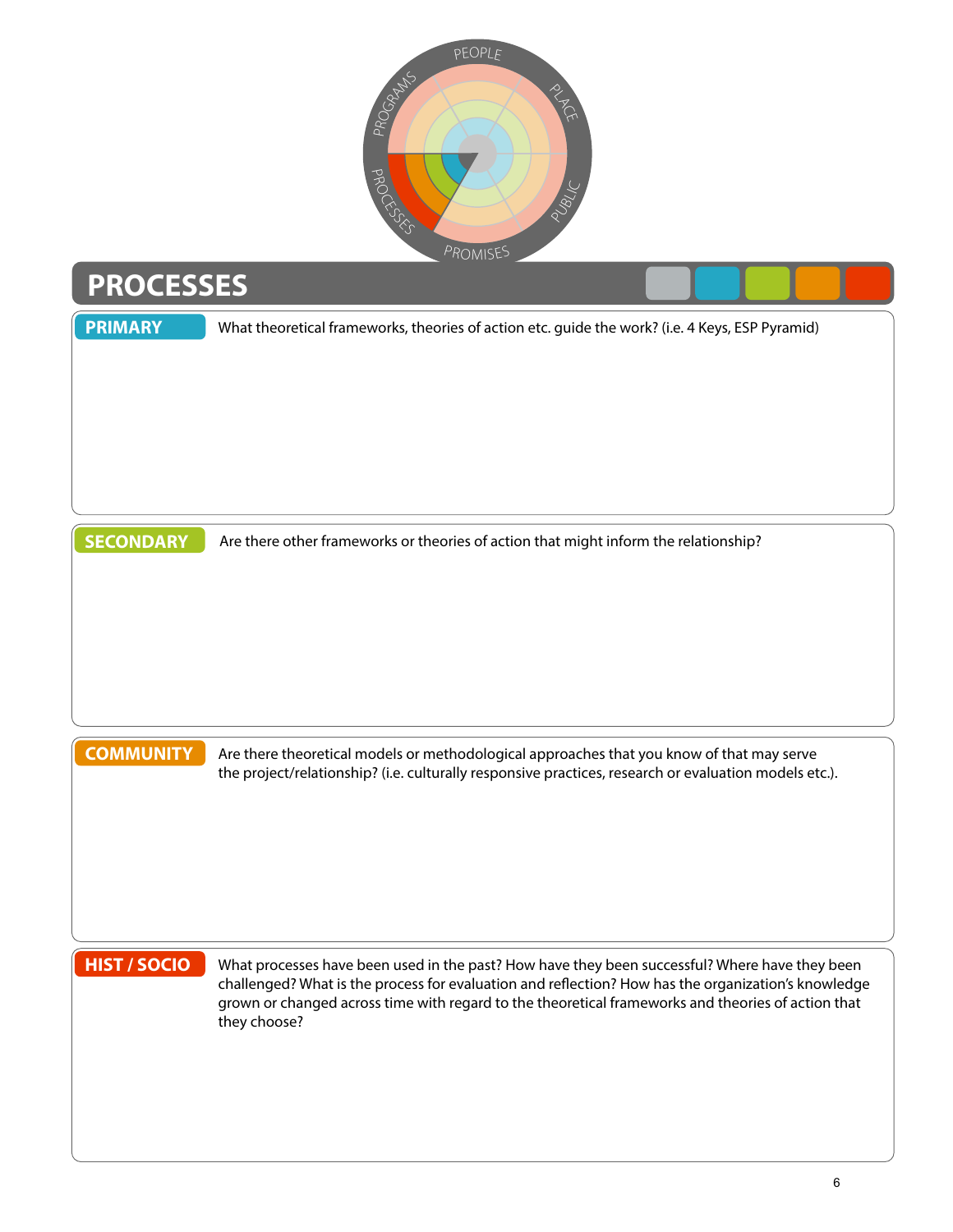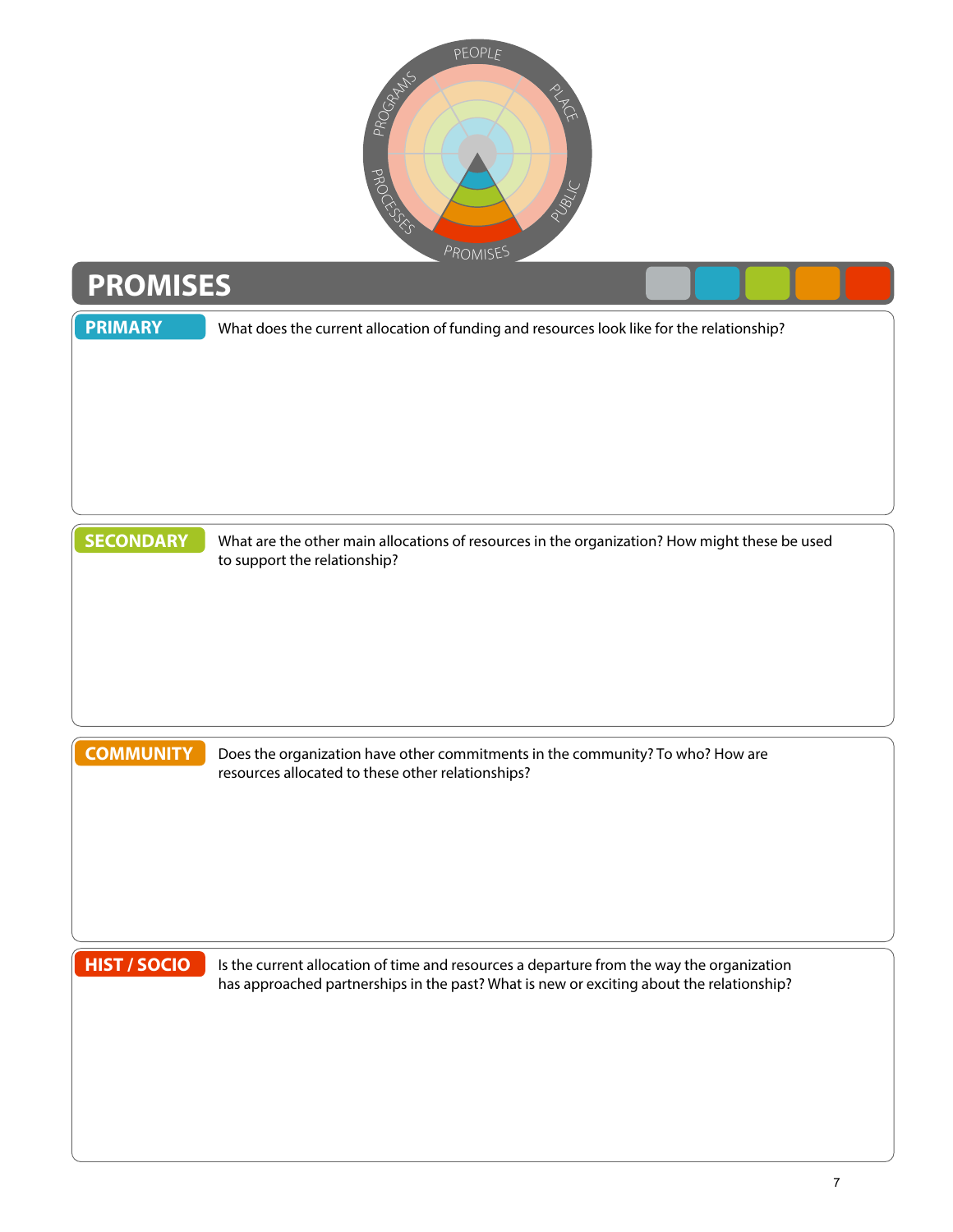